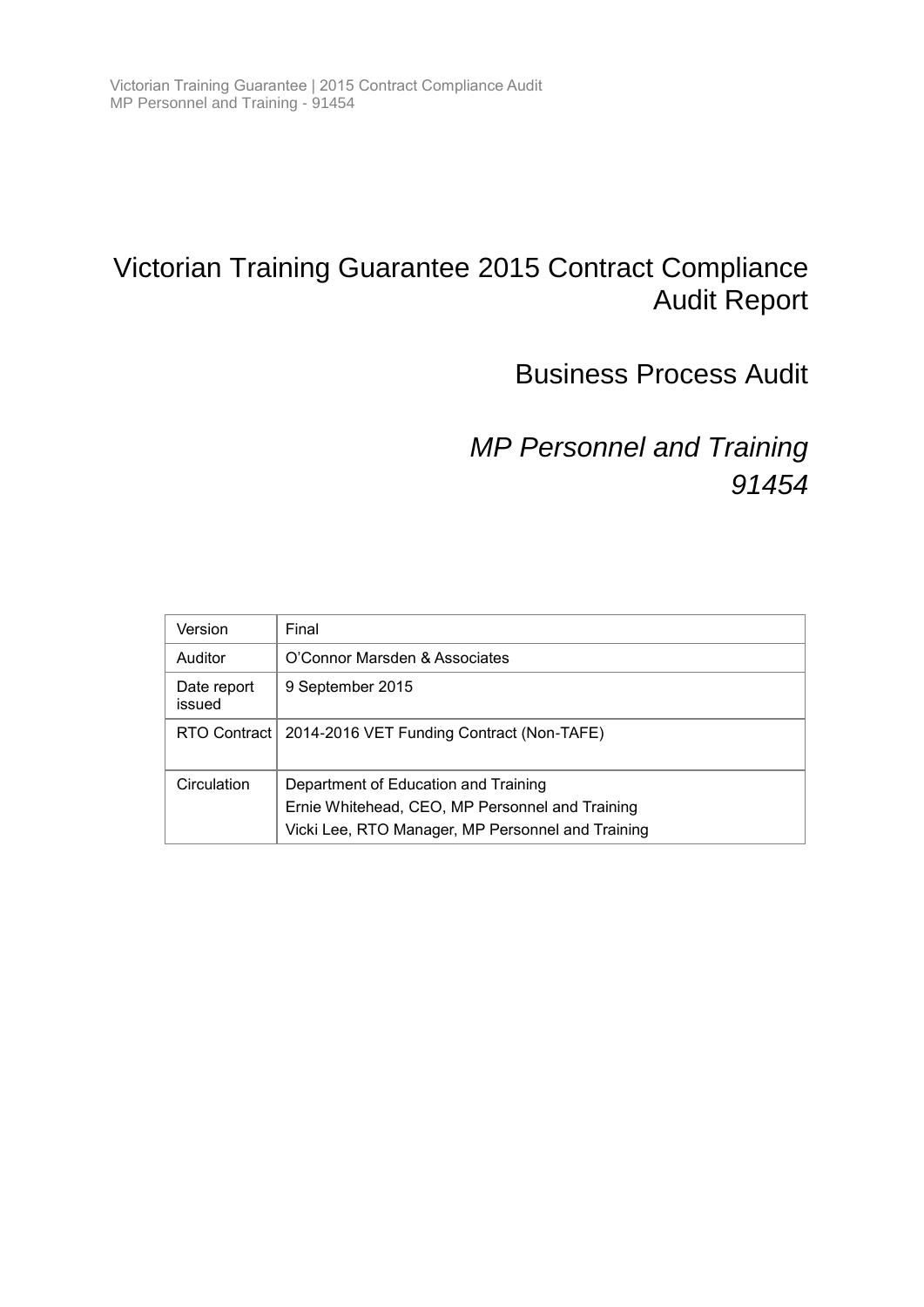# **TABLE OF CONTENTS**

| $1.1$ |  |
|-------|--|
| $1.2$ |  |
| 1.3   |  |
| $1.4$ |  |
| 1.5   |  |
| 1.6   |  |
| 1.7   |  |
|       |  |
|       |  |
|       |  |
|       |  |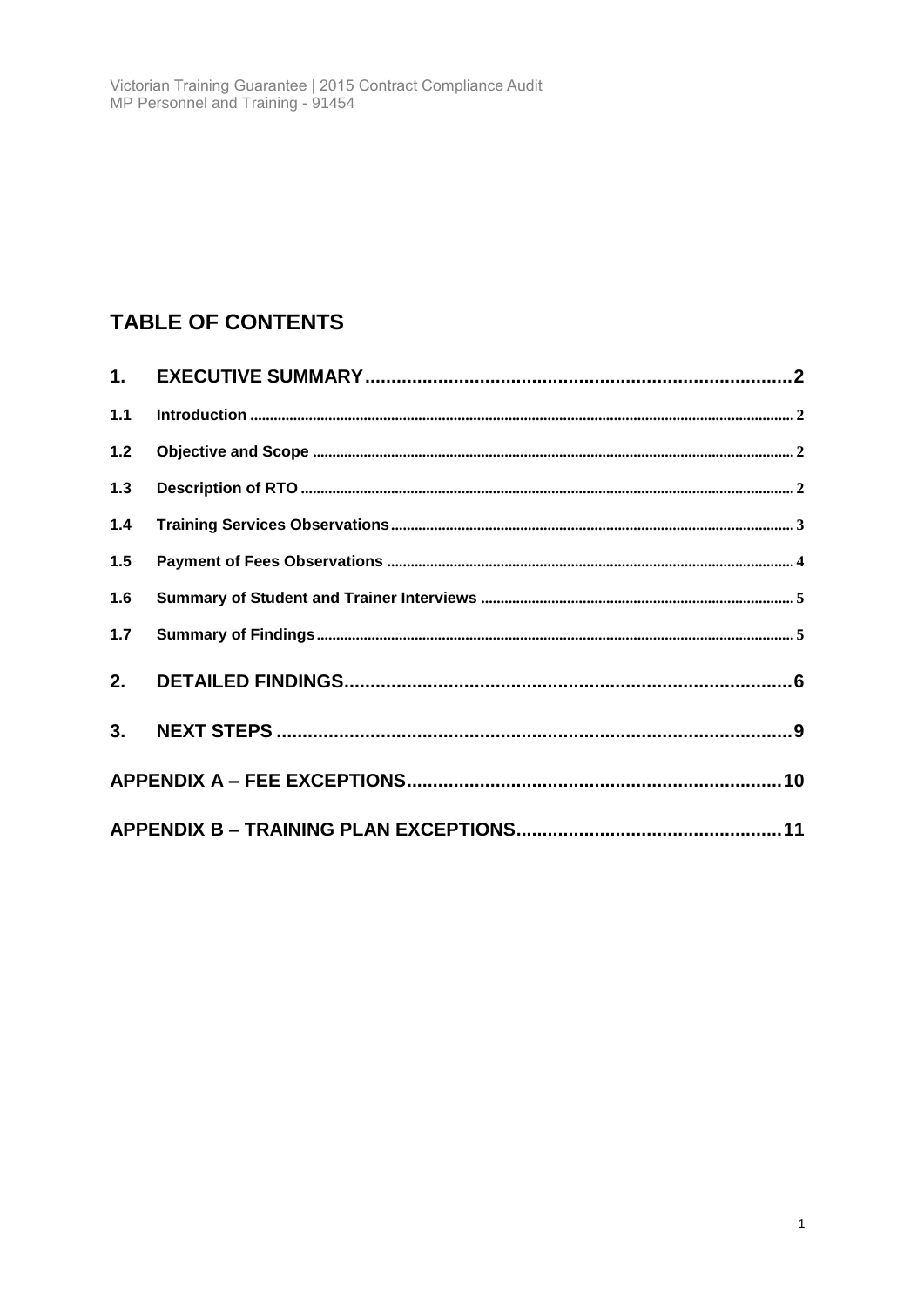## <span id="page-2-0"></span>**1. Executive Summary**

## <span id="page-2-1"></span>**1.1 Introduction**

The Victorian Training Guarantee (VTG) is an entitlement to government subsidised training for eligible individuals.

The Department of Education and Training (the Department) contracts Registered Training Organisations (RTOs) to deliver training to eligible individuals under the *Victorian Training Guarantee*. In accordance with its Contract Compliance Audit Strategy, the Department undertakes a contract compliance audit program to ensure the contracted RTOs are complying with the terms and conditions of their 2014-2016 VET Funding Contract.

The objectives of the *VTG Contract Compliance Audit Strategy* are to:

- confirm that funding has been expended appropriately;
- promote training provider regulatory and standards compliance; and
- promote training provider process quality.

The Department conducts these audits using contractors from a panel of service providers.

O'Connor Marsden & Associates conducted the contract compliance audit at MP Personnel and Training from 18 August to 25 August 2015.

### <span id="page-2-2"></span>**1.2 Objective and Scope**

The objective of the contract compliance audit was to assess the business processes and internal control environment employed by the RTO to achieve compliance with its contractual obligations under the VET Funding Contract. The audit was conducted based on a sample of data that had been reported by the RTO into the Skills Victoria Training System (SVTS). The sample was extracted from SVTS by the Department on 17 August 2015. The scope of work focussed on:

- gaining a contextual understanding of the RTO to set the scene for the audit;
- internal audit activity undertaken by the RTO to self-assess its compliance against the VET Funding Contract;
- processes in place for eligibility assessment, fees and fee concessions, pre-training review, training plan development, training delivery;
- Gaining a contextual understanding of the provision of quality training services delivered by the RTO under the Victorian Training Guarantee;
- student interviews to validate audit findings and also to signal to RTOs that the Department is not only examining files, but also verifying funding claimed with students; and
- maintenance of records to evidence compliance (e.g. eligibility, fee invoices, evidence of fee concession, training plans/delivery, evidence of participation), including use of the RTO's Student Management System (SMS) and input of relevant data into the Skills Victoria Training System (SVTS)

Where sample testing issues have been identified, the results have been incorporated into the findings set out in Section 1 and Section 2.

## <span id="page-2-3"></span>**1.3 Description of RTO**

MP Personnel and Training (91454) is based at 517 Spencer St Albury, NSW. It has one other campus in Victoria at 1/1 Birralee Place, Wodonga. MP Personnel and Training also have an arrangement to provide practical training and work placement at the Bupa Aged Care Facility, located at 11-19 Melrose Drive, West Wodonga. RTO records are retained at the Albury location.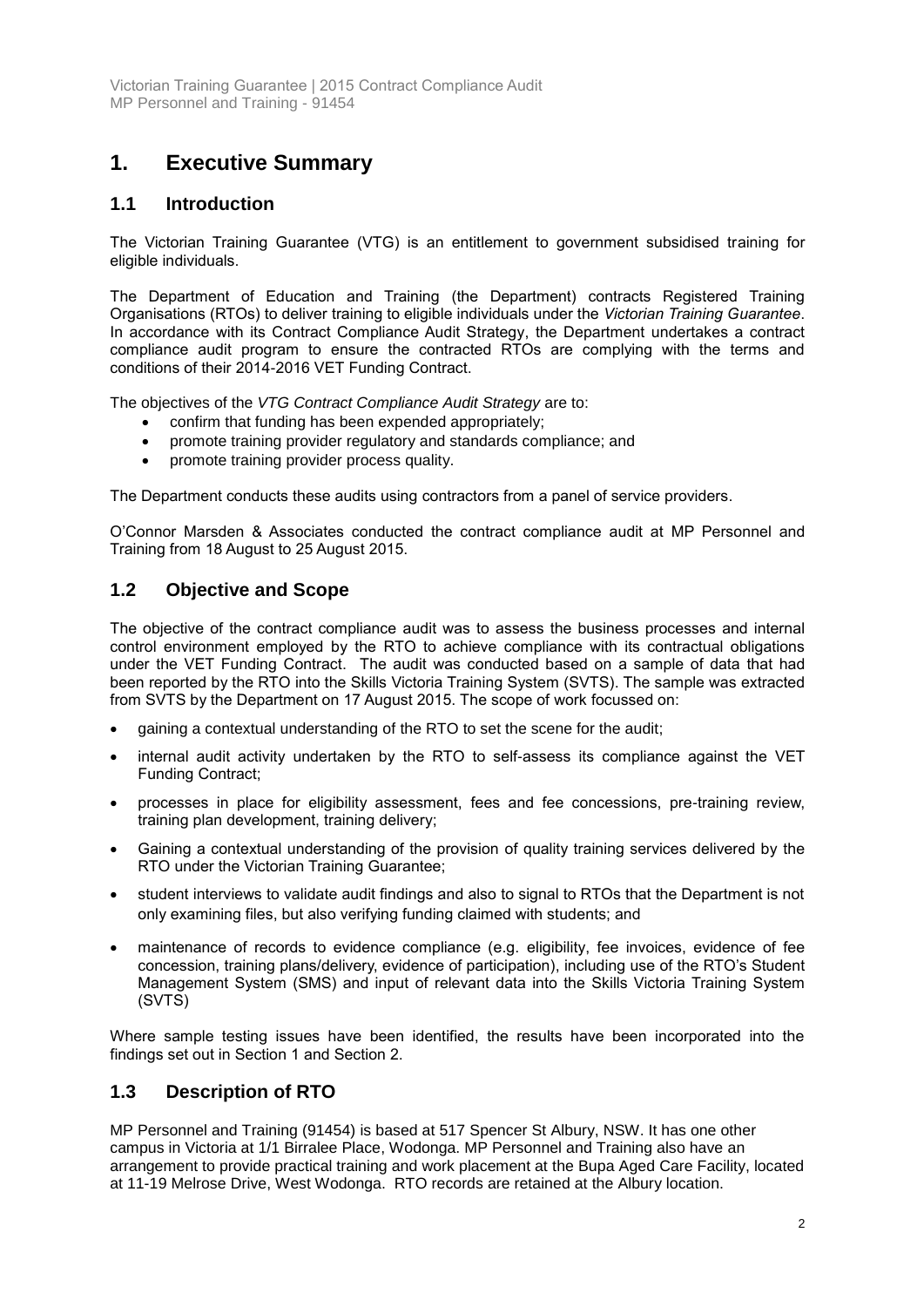MP Personnel and Training currently has approximately 300 students. The student cohort is varied with no distinguishing trends. The primary model for training delivery is face-to-face, classroom training.

In 2015, the RTO anticipates steady enrolments across all qualifications. The RTO indicated that the volume of students has remained relatively constant over the past five years.

The RTO employs the following marketing strategies:

- Newspapers;
- Online advertising;
- Flyers; and
- Word of mouth

Along with marketing to the general public, the RTO also markets to Job Active providers and relevant nearby facilities.

The RTO has no third party contracts in place in Victoria and no Training and/or Assessment services are sub-contracted out.

### <span id="page-3-0"></span>**1.4 Training Services Observations**

#### **Organisation**

MP Personnel and Training has removed the following qualifications from their Registered Scope in the last 12 months:

- Certificate IV in Volunteer Program Coordination;
- Certificate II in Community Services; and
- Foundations Skill Course CGEA III.

MP Personnel and Training was most recently audited by ASQA in January 2014. The RTO has published the results of this audit on their website. The ASQA audit report found no areas of noncompliance therefore, there was no rectification plan from this audit.

The percentage of students who complete their course of study at the RTO is approximately 90 percent.

During the course of the audit, OCM reviewed the Training and Assessment Strategy (TAS) for two qualifications.

- CHC40312 Certificate IV in Disability; and
- CHC30212 Certificate III in Aged Care

#### **CHC40312 – Certificate IV in Disability**

This level of qualification has an AQF recommendation of 0.5 – 2 years. The TAS for this qualification states that training may be delivered in a classroom-based environment, through work-place based training, through one-on-one training, or through any combination of the above.

The key trainer/assessor delivering Certificate IV in Disability at MP Personnel and Training has the following relevant qualifications sighted during the audit:

- Certificate IV in Training and Assessment;
- Certificate III in Aged Care;
- Certificate III in Home and Community Care:
- Certificate IV in Disability;
- Certificate IV in Leisure and Health;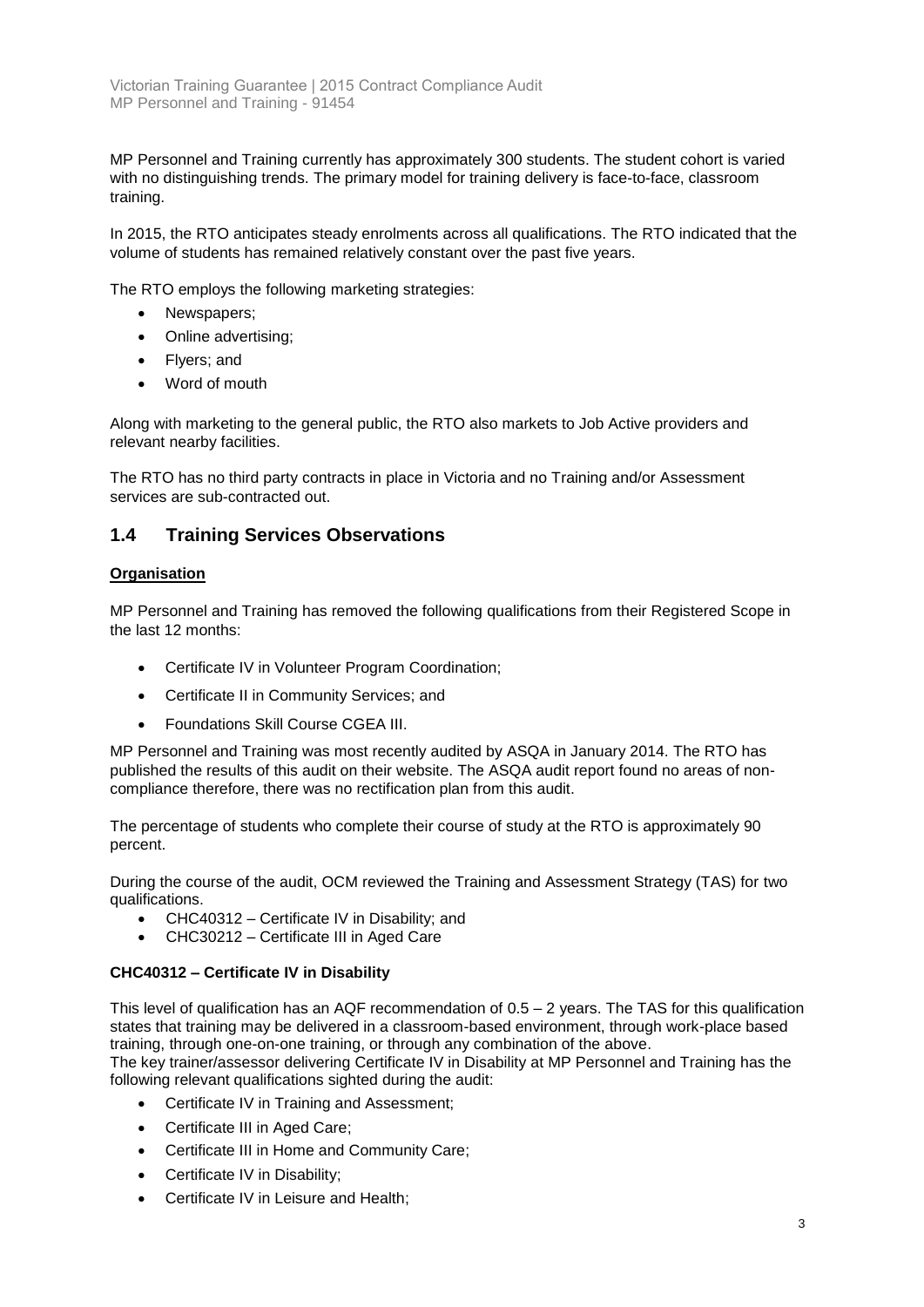- Diploma of Community Services Work;
- Certificate IV in Nursing.

The TAS for Certificate IV in Disability was last updated in June 2015. The units identified in the TAS are consistent with those in the Training Plan for the student file reviewed. These units are also consistent with the units for which funding has been claimed and the units that have been delivered. The TAS identifies the mode of delivery**.**

Training Plans reviewed for students enrolled in this qualification contained nominal hours for each unit, however, the nominal hours outlined in the Training Plans was inconsistent with the nominal hours outlined in the TAS. The Statement of Fees and the Training Plan each contain consistent nominal hours for the course totalling 693. The TAS had scheduled course hours of 645.

The percentage of students who complete this qualification at the RTO is approximately 90 percent.

#### **CHC30212 – Certificate III in Aged Care**

This level of qualification has an AQF recommendation of 1-2 years. The TAS for this qualification states that training may be delivered in a classroom-based environment, through work-place based training, through one-on-one training, or through any combination of the above.

The key trainer/assessor delivering Certificate III in Aged Care at MP Personnel and Training has the following relevant qualifications sighted during the audit:

- Certificate IV in Training and Assessment;
- Certificate IV in Nursing:
- Certificate III in Aged Care;
- Certificate III in Home and Community Care;
- Certificate IV in Disability;
- Certificate IV in Leisure and Health;
- Diploma of Community Services Work;
- Bachelor of Nursing.

The TAS for Certificate III in Aged Care was last updated in July 2015. The units identified in the TAS are consistent with those in the Training Plan for the student reviewed. These units are also consistent with the units for which funding has been claimed and the units that have been delivered. The TAS identifies the mode of delivery**.**

The nominal hours of study outlined in the Statement of Fees is consistent with the Training Plan, however, these do not match the nominal hours outlined in the TAS. The Statement of Fees and the Training Plan each contain consistent nominal hours for the course totalling 508. The TAS had scheduled course hours of 542.

The percentage of students who complete this qualification at the RTO is approximately 90 percent.

### <span id="page-4-0"></span>**1.5 Payment of Fees Observations**

As requested by the Department, we reviewed 2 students to determine whether the invoice charged to the student had been paid. Based on our review we have determined the following:

- For 1 student, the student had partly paid their fee. For this student, there was evidence to show that the payment of the fees was due in instalments with some instalments not due and payable at the time of audit.
- For 1 student, the student had been invoiced and had paid their fee in full.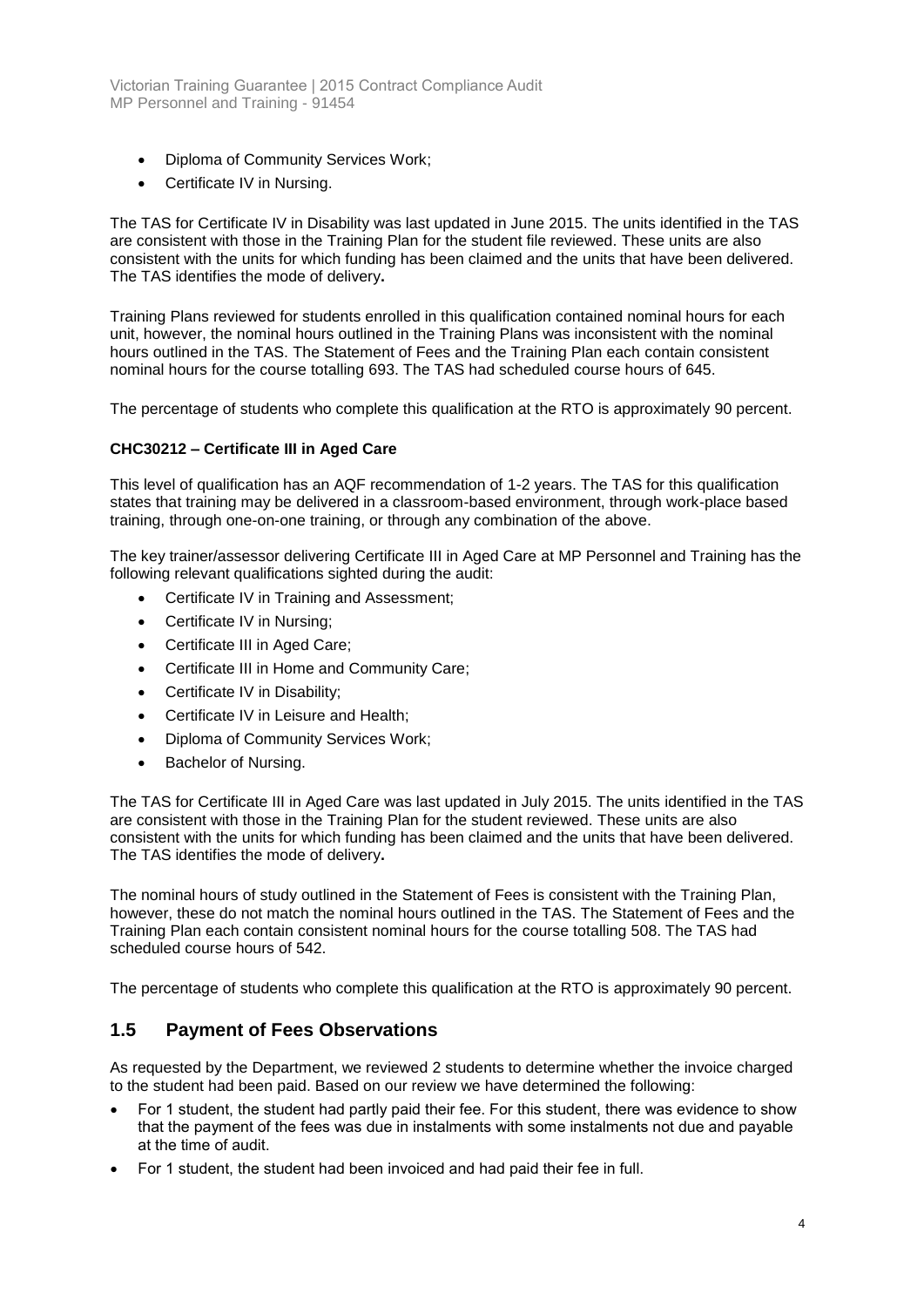- In both instances:
	- $\circ$  The amount received from the student was recorded against a VTG funding account in the RTOs finance system.
	- $\circ$  The amount received from the student was able to be traced through to the RTOs bank account as part of a lump sum deposit (either cash or EFT).

### <span id="page-5-0"></span>**1.6 Summary of Student and Trainer Interviews**

As requested by the Department, we attempted interviews with a sample of 4 students enrolled in government subsidised training.

- 1 student's phone number was disconnected.
- 2 students could not be contacted after three attempts.
- 1 student interview was completed. The outcome of the completed student interview is outlined below and is based on information provided by the student only.

| <b>Student</b> | <b>Observations</b>                                                                                                                            |
|----------------|------------------------------------------------------------------------------------------------------------------------------------------------|
| Interview 1    | Student advised that:                                                                                                                          |
|                | • As their job provider paid for their course, they were unaware of the total fee<br>charged to them                                           |
|                | The RTO did not make them aware that their enrolment affected their entitlement to<br>$\bullet$<br>study further government subsidised courses |

As requested by the Department, we completed interviews with 2 trainers who deliver training for the RTO. No issues were identified in these interviews.

#### <span id="page-5-1"></span>**1.7 Summary of Findings**

MP Personnel has documented business processes, policies and procedures in relation to induction, student eligibility, student enrolment, records management, training process, and training management (including data reporting and data quality control). Both interviewed trainers and management advised that the RTO has a thorough procedure in place for ensuring that all trainers are aware of notifications and updates to the 2014-2016 Vet Funding Contract.

The following control weaknesses were identified which may impact the RTO's ability to comply with the VET Funding Contract:

| <b>Ref</b>     | Area                                         | <b>Control Weakness</b>                                                                                            |
|----------------|----------------------------------------------|--------------------------------------------------------------------------------------------------------------------|
| 2 <sub>1</sub> | Fees                                         | No evidence on student file that the Statement of Fees provided to<br>student contained the required content       |
| 2.2            | <b>Training Plan</b>                         | Training Plan missing requirements of the applicable VET Funding<br>Contract                                       |
| 2.3            | Data Reporting and<br><b>Quality Control</b> | Tuition Fee information on the student invoice was not consistent with<br>Tuition Fee information reported in SVTS |

Further details of the control weakness, and Management Action Plan to address it, are included in Section 2 of this report.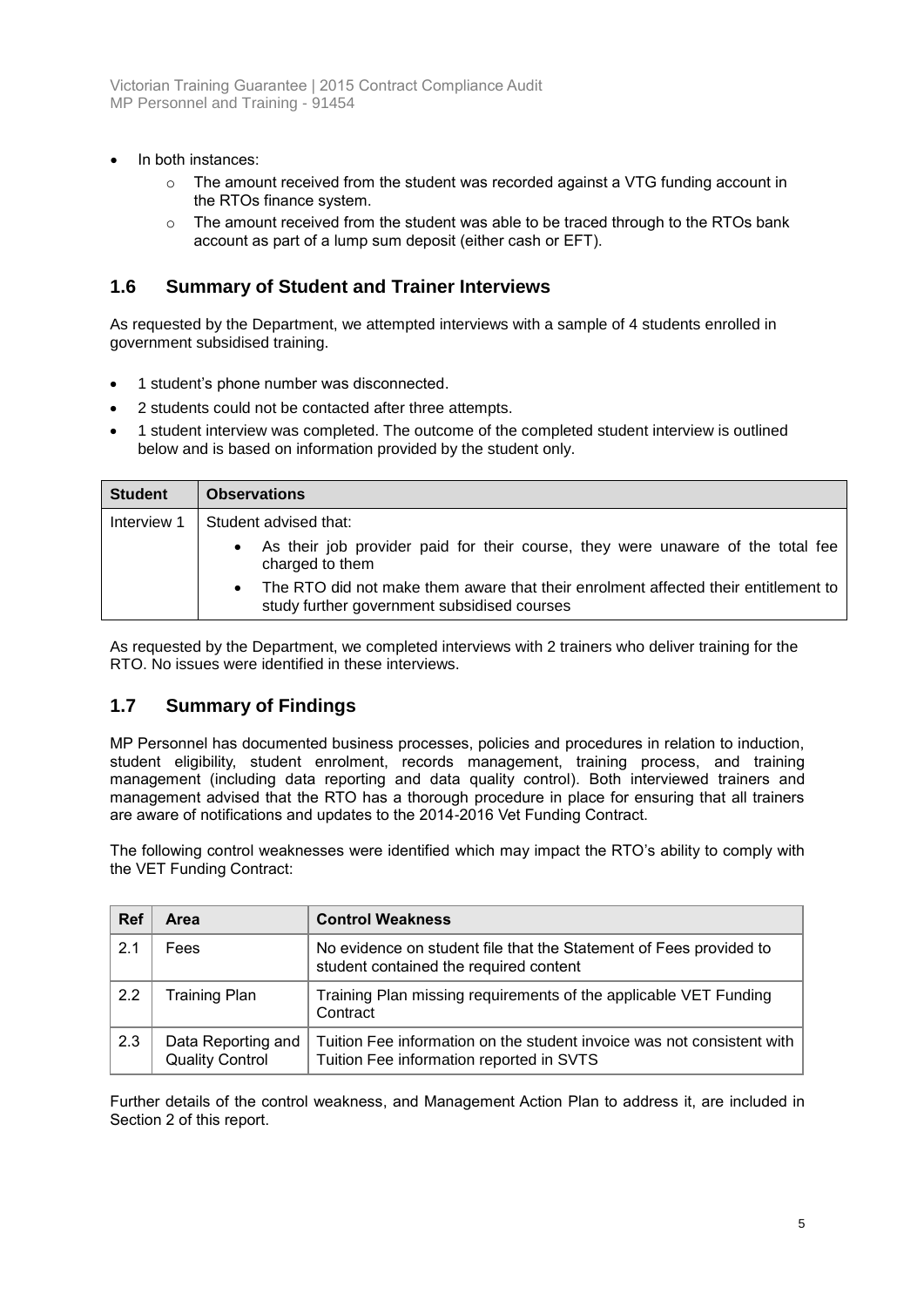## **2. Detailed Findings**

The table below sets out the control weaknesses identified and the Management Action Plan developed to address the findings:

<span id="page-6-0"></span>

| <b>Reference</b>                                                                                                                         | <b>Control Weakness</b>                                                                                                                                                                                                                                                                |                              |                                                                                                                                                                                                                                                                                                                                                                                                                                                                                                                                                                                                                                                                                                                                                                                                                                                                                                                                                                                                                                                                                                                                                                                                                                                                                            | <b>Management Action Plan</b>    |                                                                                                                                                                                                                                                                                                                                                                                                                                                                                                                                                                                                                                                                                                                                 |
|------------------------------------------------------------------------------------------------------------------------------------------|----------------------------------------------------------------------------------------------------------------------------------------------------------------------------------------------------------------------------------------------------------------------------------------|------------------------------|--------------------------------------------------------------------------------------------------------------------------------------------------------------------------------------------------------------------------------------------------------------------------------------------------------------------------------------------------------------------------------------------------------------------------------------------------------------------------------------------------------------------------------------------------------------------------------------------------------------------------------------------------------------------------------------------------------------------------------------------------------------------------------------------------------------------------------------------------------------------------------------------------------------------------------------------------------------------------------------------------------------------------------------------------------------------------------------------------------------------------------------------------------------------------------------------------------------------------------------------------------------------------------------------|----------------------------------|---------------------------------------------------------------------------------------------------------------------------------------------------------------------------------------------------------------------------------------------------------------------------------------------------------------------------------------------------------------------------------------------------------------------------------------------------------------------------------------------------------------------------------------------------------------------------------------------------------------------------------------------------------------------------------------------------------------------------------|
| <b>Fees</b>                                                                                                                              |                                                                                                                                                                                                                                                                                        |                              |                                                                                                                                                                                                                                                                                                                                                                                                                                                                                                                                                                                                                                                                                                                                                                                                                                                                                                                                                                                                                                                                                                                                                                                                                                                                                            |                                  |                                                                                                                                                                                                                                                                                                                                                                                                                                                                                                                                                                                                                                                                                                                                 |
| 2.1<br>No<br>evidence<br>on<br>student file that the<br>Statement of Fees<br>provided to student<br>contained<br>the<br>required content | <b>Finding</b><br>issued to the student contained the required content.<br>Sample<br>Number<br>2<br>Appendix A.<br>Impact<br>of time commitment and financial liability.<br><b>Contract Reference</b><br>Contract Notification - CN 2014-23<br>2015 Guidelines about Fees, Section 1.2 | Student ID<br>04860<br>04846 | Of the 2 student files in the BPA sample tested, there were 2 instances where<br>there was no evidence on the student file to ascertain that the Statement of Fees<br><b>Qualification ID</b><br>CHC40312<br>CHC30212<br>The RTO has advised that Statements of Fees are provided to students prior to<br>enrolment. This is reflected with signed student acknowledgement on the student<br>file that they have received a Statement of Fees. However, copies of the<br>Statements of Fees issued are not retained on the student files. The generic<br>Statement of Fees provided during the audit included the required information,<br>however it was not possible to determine if the RTO had indicated information<br>specifically relevant to individual students. For further information, refer to<br>Prior to enrolment, RTO's are required to provide each individual with a<br>Statement of Fees to ensure they understand the fees applicable to the course,<br>including any out of pocket expenses not covered by VTG funding. Failure to<br>provide students with a Statement of Fees containing the required information<br>may result in students enrolling without understanding their obligations in terms<br>2014 - 2016 VET Funding Contract - Schedule 1 - Clause 5 | Enrolment (year)<br>2015<br>2015 | RTO comment on cause of non-compliance<br>Students are issued a Statement of Fees prior to<br>enrolment; this is signed off by the student on<br>the Induction Contact Record. The issue raised<br>at audit was that the Statement of Fees was not<br>individualised, ie. Did not have the student name<br>on the document, or the specific fees for that<br>student referenced.<br>Action to correct non-compliance<br>All Statement of Fees provided to the student<br>must have their name listed and the specific fees<br>referenced. A copy of this Statement of Fees is<br>to be kept on file.<br><b>Responsible person</b><br>Compliance Coordinator, Kristene Gardner<br><b>Implementation date</b><br>Completed 2/9/15 |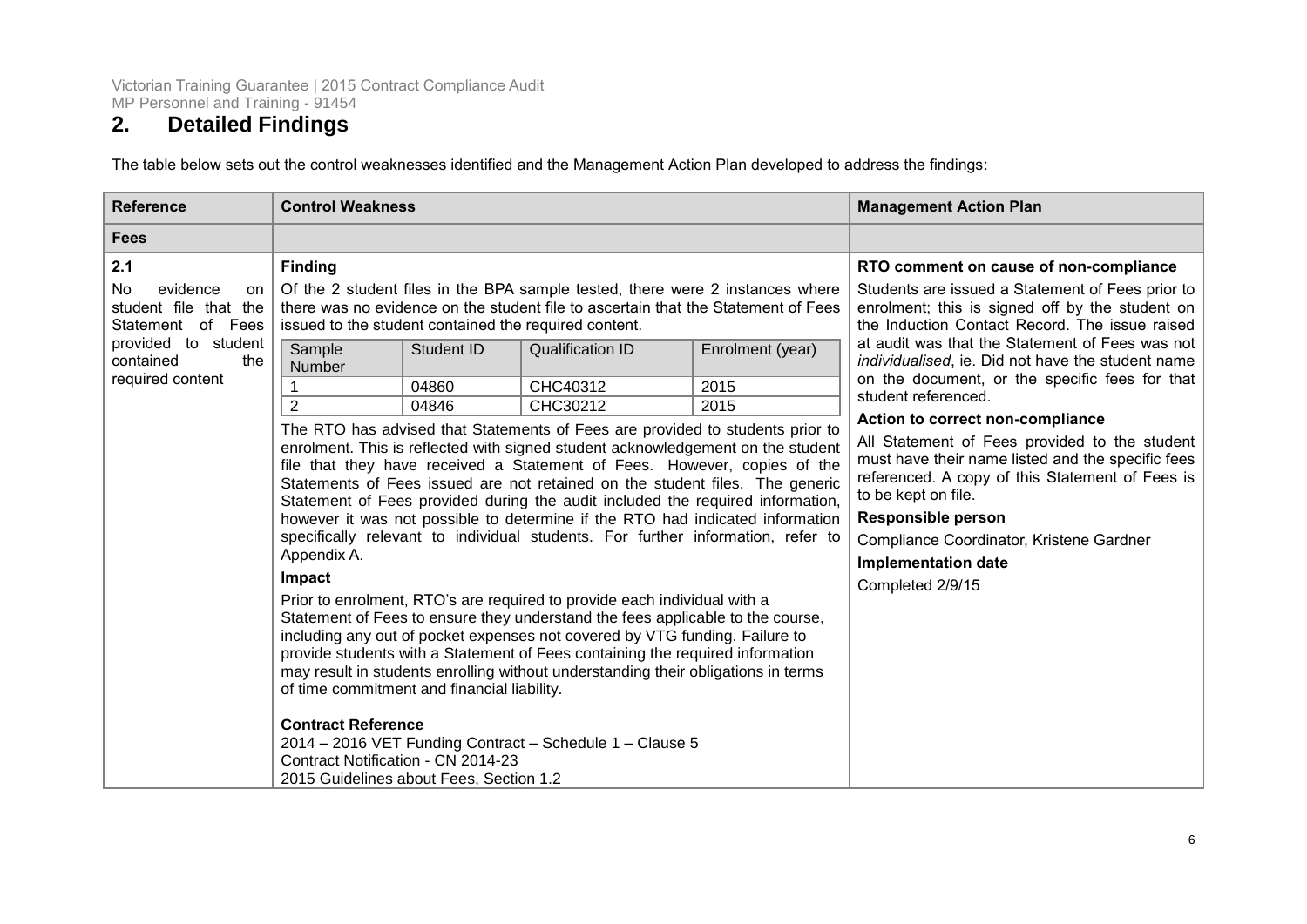| <b>Reference</b>                                                                                     | <b>Control Weakness</b>                                                              |            |                                                                                                                                                                                                         |                                                                                                                                                                                                                                                        | <b>Management Action Plan</b>                                                   |
|------------------------------------------------------------------------------------------------------|--------------------------------------------------------------------------------------|------------|---------------------------------------------------------------------------------------------------------------------------------------------------------------------------------------------------------|--------------------------------------------------------------------------------------------------------------------------------------------------------------------------------------------------------------------------------------------------------|---------------------------------------------------------------------------------|
| <b>Training Plan</b>                                                                                 |                                                                                      |            |                                                                                                                                                                                                         |                                                                                                                                                                                                                                                        |                                                                                 |
| 2.2<br>Training<br>Plans<br>missing requirements<br>of the applicable VET<br><b>Funding Contract</b> | <b>Finding</b><br>contract.<br>Sample                                                | Student ID | Of the 2 student files in the BPA sample tested, there were 2 instances where the<br>Training Plan did not contain all of the information as required by the VET funding<br><b>Qualification ID</b>     | RTO comment on cause of non-compliance<br>The majority mp students have one trainer for<br>their whole course of study, trainer information is<br>provided to students in documents other than the<br>Training Plan. Students also meet the trainer at |                                                                                 |
|                                                                                                      | Number                                                                               |            |                                                                                                                                                                                                         | Enrolment (year)<br>Did not contain the names of the party/parties responsible for delivery of                                                                                                                                                         | information sessions and during interviews.<br>Action to correct non-compliance |
|                                                                                                      | training                                                                             |            |                                                                                                                                                                                                         |                                                                                                                                                                                                                                                        | Add trainer information to Training Plan.                                       |
|                                                                                                      |                                                                                      | 04860      | CHC40312                                                                                                                                                                                                | 2015                                                                                                                                                                                                                                                   | <b>Responsible person</b>                                                       |
|                                                                                                      | $\overline{2}$                                                                       | 04846      | CHC30212                                                                                                                                                                                                | 2015                                                                                                                                                                                                                                                   | Compliance Coordinator - Kristene Gardner                                       |
|                                                                                                      | For further information, refer to Appendix B.<br>Impact<br><b>Contract Reference</b> |            | provided to students in other RTO documentation at enrolment.<br>and who within the RTO to contact should they have further questions.<br>2014-16 VET Funding Contract - Schedule 1 - Clauses 6.1, 6.2. | We note that the required information missing from the Training Plan was<br>The requirement to provide specified information in a Training Plan is designed to<br>ensure students have sufficient information to understand course requirements        | <b>Implementation date</b><br>Completed 2/9/15                                  |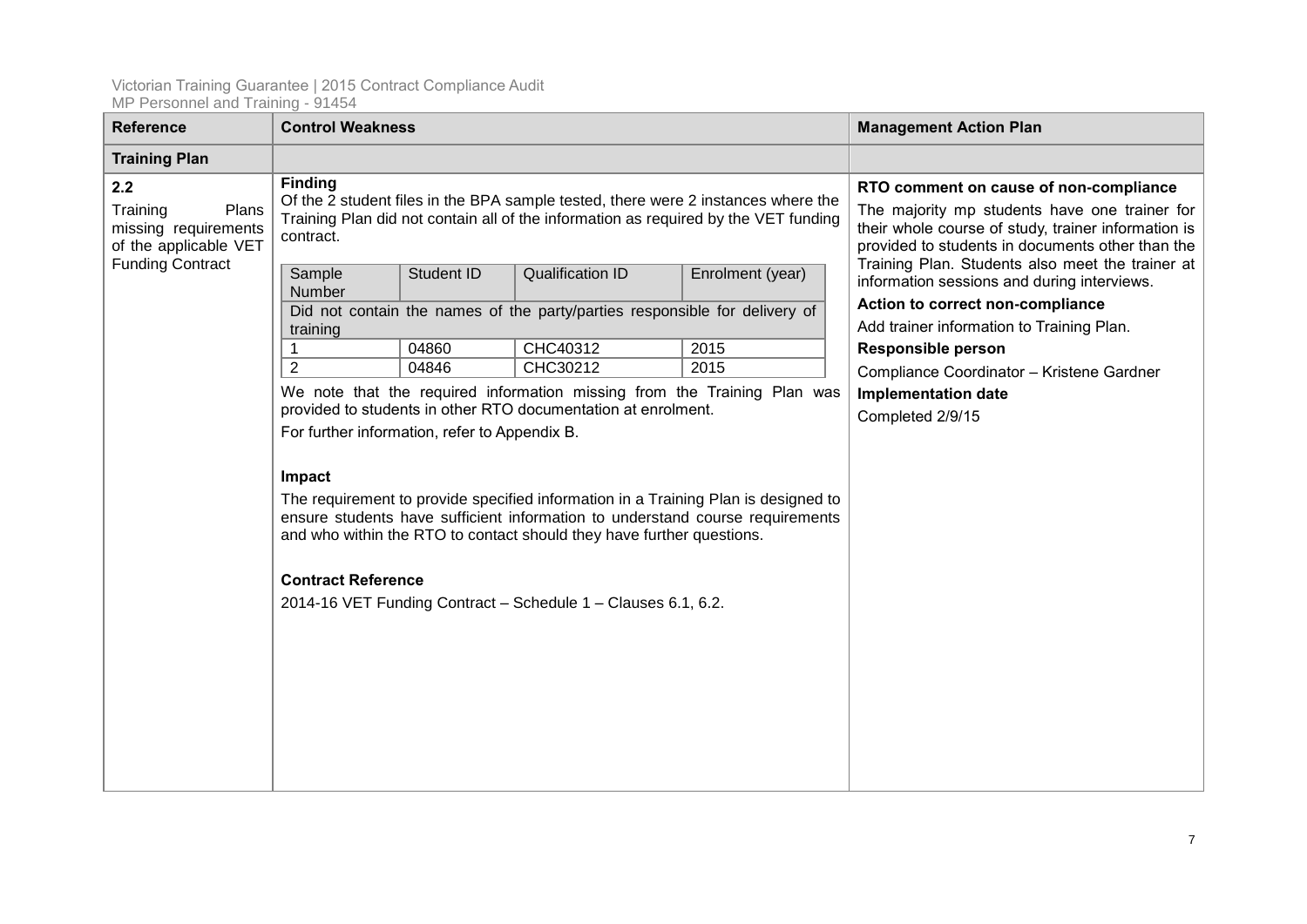<span id="page-8-0"></span>

| <b>Reference</b>                                                                                             | <b>Control Weakness</b>       |                                               |                                                                                                                                                                      |                                                                                                                                                                                                                                      | <b>Management Action Plan</b>                                                                                                                                                                                                                                                             |  |  |  |
|--------------------------------------------------------------------------------------------------------------|-------------------------------|-----------------------------------------------|----------------------------------------------------------------------------------------------------------------------------------------------------------------------|--------------------------------------------------------------------------------------------------------------------------------------------------------------------------------------------------------------------------------------|-------------------------------------------------------------------------------------------------------------------------------------------------------------------------------------------------------------------------------------------------------------------------------------------|--|--|--|
| <b>Data Reporting</b>                                                                                        |                               |                                               |                                                                                                                                                                      |                                                                                                                                                                                                                                      |                                                                                                                                                                                                                                                                                           |  |  |  |
| 2.3                                                                                                          | <b>Finding</b>                |                                               |                                                                                                                                                                      |                                                                                                                                                                                                                                      | RTO comment on cause of non-compliance                                                                                                                                                                                                                                                    |  |  |  |
| <b>Tuition Fee</b><br>information on the<br>student invoice was<br>not consistent with<br><b>Tuition Fee</b> | to the fees reported in SVTS. |                                               | Of the 2 student files in the BPA sample tested, there was 1 instance where the<br>evidence of fees charged to the student as per the student invoice did not accord | The hourly fee rate reported at the time of<br>enrolment was 88c. During Continuous<br>Improvement actions we found that due to a<br>change of units the hours for the course<br>increased. This led to an adjustment in             |                                                                                                                                                                                                                                                                                           |  |  |  |
| information reported<br>in SVTS                                                                              | Sample<br>Number              | Student ID                                    | <b>Qualification ID</b>                                                                                                                                              | Enrolment (year)                                                                                                                                                                                                                     | VETTRAK (SMS) for the rate to be reported at<br>98c per hour.                                                                                                                                                                                                                             |  |  |  |
|                                                                                                              |                               | 04860                                         | CHC40312                                                                                                                                                             | 2015                                                                                                                                                                                                                                 | VETTRAK support have explained that variances                                                                                                                                                                                                                                             |  |  |  |
|                                                                                                              | Impact                        | For further information, refer to Appendix A. | Errors in the reporting of Fee Information may result in poor data integrity and                                                                                     |                                                                                                                                                                                                                                      | we may see in pricing for the funding models, for<br>example .98c reported as .88c, is due to the<br>units in a qualification having different hours.<br>VETtrak totals all the hours for the Qualification<br>and divides by the number of units – which then<br>averages out the price. |  |  |  |
|                                                                                                              | inaccurate.                   |                                               | statistical data gathered by SVTS and used for planning and analysis may be                                                                                          | In addition VETTRAK does not automatically<br>update funding model changes through to each<br>student. Each student has to be individually<br>recalculated for any changes made.                                                     |                                                                                                                                                                                                                                                                                           |  |  |  |
|                                                                                                              | <b>Contract Reference</b>     |                                               | 2014-16 VET Funding Contract, Schedule 1, Clause 11                                                                                                                  | Action to correct non-compliance                                                                                                                                                                                                     |                                                                                                                                                                                                                                                                                           |  |  |  |
|                                                                                                              | 2014)                         | 2015 Guidelines about Fees, Sections 1 & 4    | Victorian VET Student Statistical Collection Guidelines - 2015 (issued 25 July                                                                                       | added<br>Monthly<br>check<br>Continuous<br>to<br>Improvement Calendar to compare all fees<br>reported to SVTS with the current Victorian<br>Statement of Fees. If any changes are noted<br>relevant recalculations will be actioned. |                                                                                                                                                                                                                                                                                           |  |  |  |
|                                                                                                              |                               |                                               |                                                                                                                                                                      |                                                                                                                                                                                                                                      | <b>Responsible person</b>                                                                                                                                                                                                                                                                 |  |  |  |
|                                                                                                              |                               |                                               |                                                                                                                                                                      |                                                                                                                                                                                                                                      | VETTRAK Admin, Compliance Coordinator:                                                                                                                                                                                                                                                    |  |  |  |
|                                                                                                              |                               |                                               |                                                                                                                                                                      |                                                                                                                                                                                                                                      | Christine Staats, Kristene Gardner                                                                                                                                                                                                                                                        |  |  |  |
|                                                                                                              |                               |                                               |                                                                                                                                                                      |                                                                                                                                                                                                                                      | <b>Implementation date</b>                                                                                                                                                                                                                                                                |  |  |  |
|                                                                                                              |                               |                                               |                                                                                                                                                                      |                                                                                                                                                                                                                                      | Completed 2/9/2015                                                                                                                                                                                                                                                                        |  |  |  |
|                                                                                                              |                               |                                               |                                                                                                                                                                      |                                                                                                                                                                                                                                      |                                                                                                                                                                                                                                                                                           |  |  |  |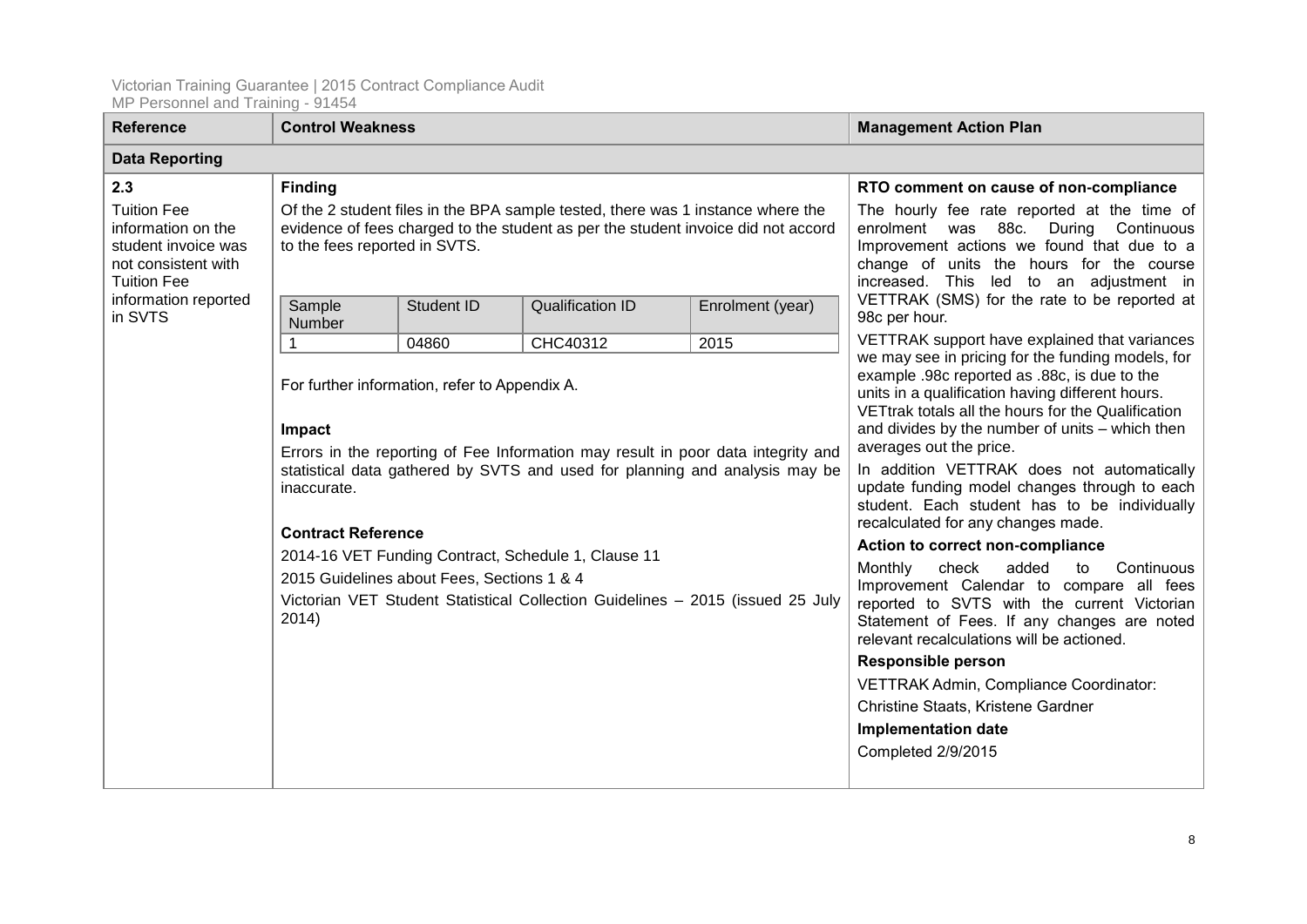## **3. Next Steps**

As noted in the letter dated 31 July 2015 notifying your organisation of this audit, other potential actions that may be taken by the Department following this business process audit include:

- Transactional Compliance audit, examining a larger sample of student files with a focus on your organisation's compliance with the requirements of the 2013 Service Agreement and the 2014 VET Funding Contract, particularly in relation to eligibility assessment, training plans, fee concessions, training delivery and data reporting (or a targeted audit examining a selection of these controls);
- Follow Up audit, assessing the extent to which the Management Action Plan arising from the business process and/or Transactional Compliance Audits have been implemented by an RTO
- Monetary penalties may be imposed;
- Further options for action as noted in the *Victorian Training Guarantee Contract Compliance Audit Strategy*

In addition, in accordance with Clause 10.3(b) of the 2014-2016 VET Funding Contract, where an Agreed Management Action Plan has been developed the RTO must advise the Department in writing (including submitting appropriate documentation as determined by the Department) of compliance with and implementation of the auditor's recommendations and/or management action plan within six (6) months of the date of this report.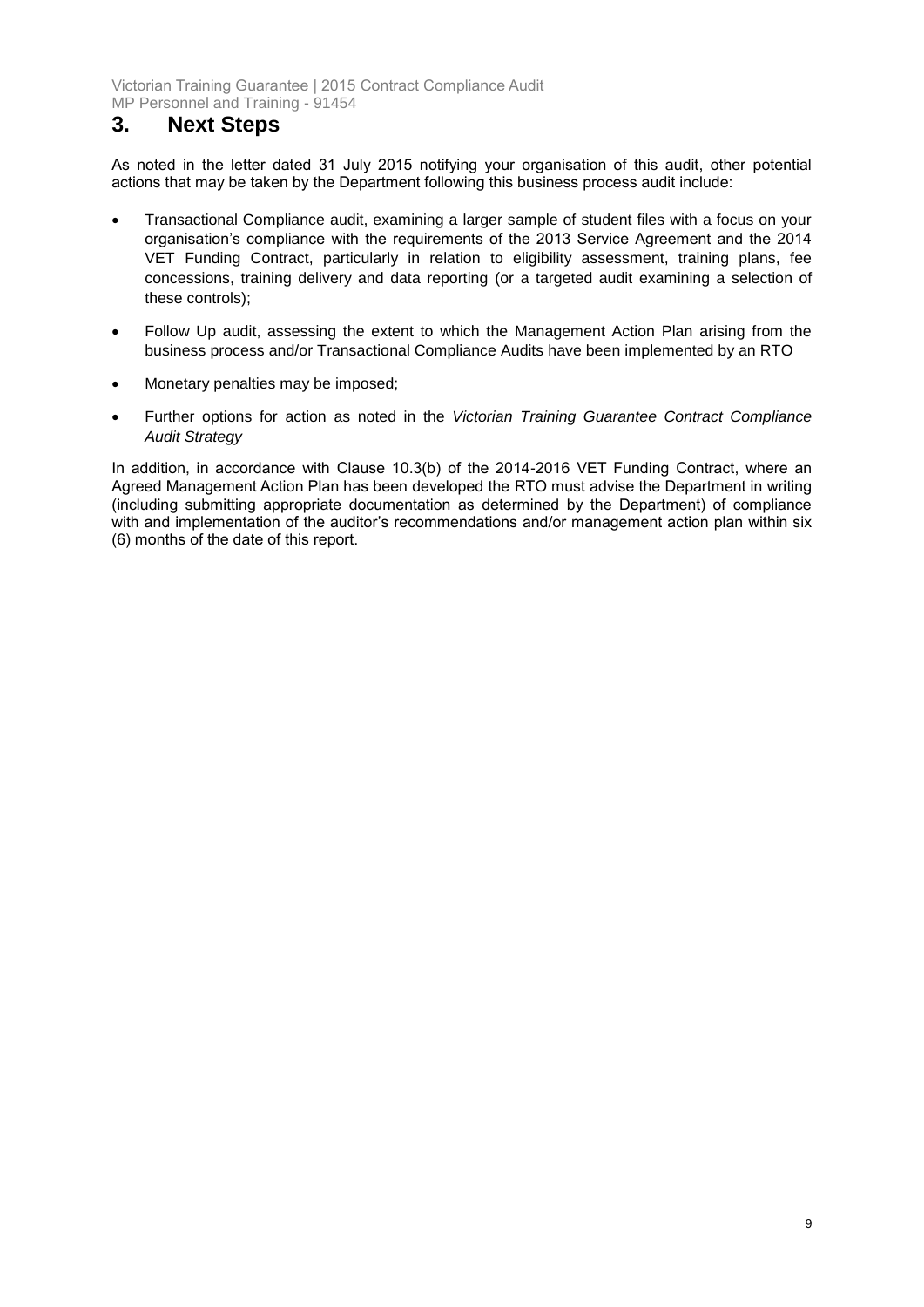## <span id="page-10-0"></span>**Appendix A – Fee Exceptions**

| Finding Number | Sample number  | Student ID<br>Client/ | Course Name<br>Qualification/      | Course Id<br>Qualification/ | Commencement Date (as per<br>Course<br>SVTS) | Jnit of Competency Name | Competency ID<br>Unit of | Fee Exemption / Concession Type Id                                                                                      | - National<br><b>Dutcome ID</b> | requirements<br>met<br>Fees<br>đ<br>ement<br>Stat | <b>Hourly Rate</b><br><b>Client Tuition Fee</b><br>Reported | Hourly Rate Charged to<br><b>Tuition Fee</b><br>Student | <b>Tuition Fee</b><br>reported<br>and Tuition Fee charged<br>between<br>Variance | Reported Client Non-Tuition Fee Rate | <b>Non-Tuition Fee Charged to Student</b> | Variance between reported Non-Tuition<br>Fee and Non-Tuition Fee Charged | <b>Total Amount invoiced to student</b> | Amount paid by student | amount charged<br>o student and amount paid by student<br>total<br>between<br>Variance | information<br>Other                                                                                                                                                                 | of the<br>$\boldsymbol{\sim}$<br>Report Reference (from section<br>audit report) |
|----------------|----------------|-----------------------|------------------------------------|-----------------------------|----------------------------------------------|-------------------------|--------------------------|-------------------------------------------------------------------------------------------------------------------------|---------------------------------|---------------------------------------------------|-------------------------------------------------------------|---------------------------------------------------------|----------------------------------------------------------------------------------|--------------------------------------|-------------------------------------------|--------------------------------------------------------------------------|-----------------------------------------|------------------------|----------------------------------------------------------------------------------------|--------------------------------------------------------------------------------------------------------------------------------------------------------------------------------------|----------------------------------------------------------------------------------|
| -1             |                | 04860                 | Certificate<br>IV in<br>Disability |                             | CHC40312   24/04/2015   N/A                  |                         | N/A                      | None                                                                                                                    | N/A                             | ${\sf N}$                                         | \$0.88                                                      | \$0.98                                                  |                                                                                  | $$0.10$ $$24.00$ $$24.00$            |                                           |                                                                          | $$0.00$ \ \$1,040.00 \                  | \$910.00               | \$130.00<br>payment in<br>instalments;<br>due date<br>post audit                       | Hourly<br>Fee on<br>student<br>invoice to<br>student<br>does not<br>accord to<br>hourly fee<br>reported<br>to SVTS;<br>No<br>evidence<br>$\circ$ f<br>Statement<br>of Fees<br>issued | 2.1, 2.3                                                                         |
| $\overline{2}$ | 2 <sup>1</sup> | 04846                 | Certificate<br>III in Aged<br>Care |                             | CHC30212   17/03/2015   N/A                  |                         | N/A                      | Job Seeker<br>AND NOT<br>holding<br>Pensioner<br>Concession<br>Card,<br>Health<br>Care Card<br>or Veterans<br>Gold Card | N/A                             | N                                                 | \$1.54                                                      | \$1.54                                                  |                                                                                  | $$0.00$   \$15.00   \$15.00          |                                           | \$0.00                                                                   | $$980.00$ \$980.00                      |                        |                                                                                        | No<br>evidence<br>of<br>Statement<br>of Fees<br>$$0.00$ issued                                                                                                                       | 2.1                                                                              |